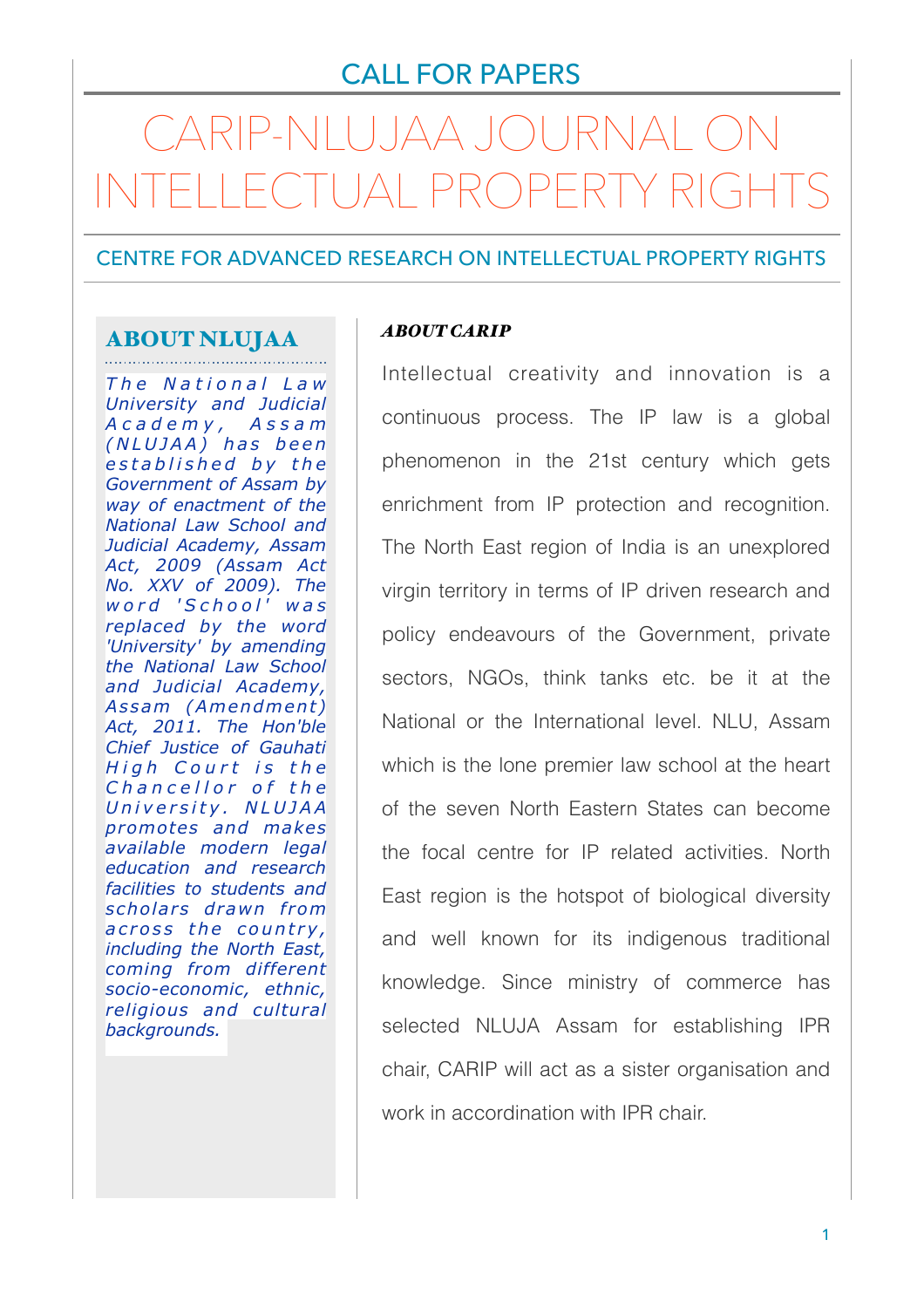# CALL FOR PAPERS

## CARIP-NLUJAA JOURNAL ON INTELLECTUAL PROPERTY RIGHTS

Centre for Advanced Research on Intellectual Property Rights, National Law University and Judicial Academy Assam, hereby invites articles/research papers, case studies, and book reviews on the contemporary topics of Intellectual Property Rights for publication in the 1st Issue of the CARIP- NLUJAA Journal on Intellectual Property Rights for its 2019-2020 volume.

The Journal on Intellectual Property Rights is a peer-reviewed ISSN serial journal published by the Centre for Advanced Research on Intellectual Property Rights, NLUJAA. It is the endeavour of the CARIP to become the beacon in the field of Intellectual Property Rights by encouraging the synthesis of knowledge and best practices cutting across academia and research fraternity. The Journal welcomes submissions from academicians, practitioners, research scholars and students from law and allied fields. JIPR welcomes original and previously unpublished articles, case notes and case comments, and book reviews for publication in its 2019-2020 volume.

#### **Categories For Submission**

**Long Articles – 4000 to 7000 words**. The article must be a comprehensive and an in depth analysis of the problem(s) or idea(s) dealt with by the author and should include reference to a range of sources and contributions in the form of alternatives and suggestions.

**Short Articles – 2000 to 4000 words.** The article must be an analysis of the problem(s) or idea(s) dealt with by the author and should include reference to a range of sources and contributions in the form of alternatives and suggestions.

**Case Comments – 2000 to 4000 words.** The comment must be an analysis of a recent judgment, bringing out its relevance in light of the development of commercial laws, views expressed in the judgment and the opinion(s) of the author.

**Legislative Comment– 2000 to 4000 words.** The comment must analyse a recent legislative instrument. It must examine the objective of the legislation and the legal impact the same is expected to have.